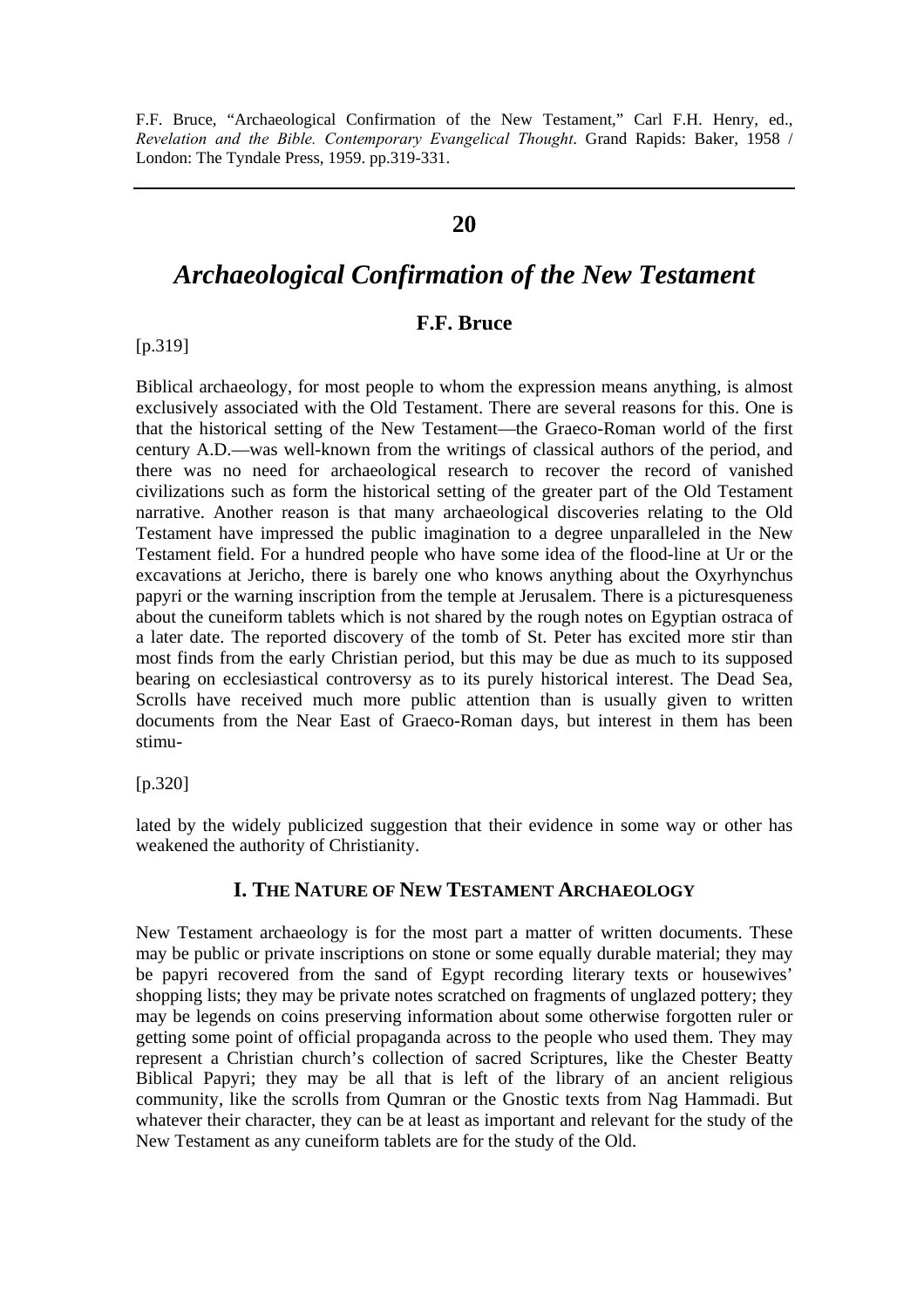Again, if New Testament archaeology cannot boast of the excavation of long-buried cities, it has enabled us, by less spectacular but not less convincing means, to identify a large number of sites mentioned by the apostles and evangelists. At times it has succeeded in pinpointing the location of an ancient city whose name and whereabouts had long since disappeared from popular memory. At other times a tomb, a monument, or the foundations of a building have come to light and helped us to understand better some New Testament incident associated with the place in question.

# **II. PAPYRUS DISCOVERIES**

Papyrus documents have been discovered from all ages of ancient Egyptian history, but we are concerned here with those which belong to the later centuries B.C. and the earlier centuries A.D., when there was a large Greek-speaking population in Alexandria and other parts of Egypt. This Greek-speaking population was literate in all its strata. The common people wrote letters and kept the ordinary commercial accounts of daily life on pieces of papyrus; for odd jottings some of them found an even cheaper writing-material in broken pieces of pottery, or ostraca, as they are commonly called.

These scraps of papyrus and pieces of pottery soon found their way to the local rubbish heaps, where they lay undisturbed for centuries. It was towards the end of last century that scholars began to take an interest in them. Unlike the papyri containing literary texts, of which many have been found, the papyri which have thrown most light on the New Testament are those which contain the writing of ordinary people in their everyday vernacular. For this everyday vernacular presents remarkable similarities to the Greek in which

[p.321]

a good part of the New Testament is written. Scholars had for long recognized the differences between New Testament Greek and the Greek of classical literature, but they were not sure how to account for them. Richard Rothe in 1863 could refer to New Testament Greek as "a language of the Holy Ghost," from which it might be inferred that it was a form of Greek divinely produced for the purpose of recording the Christian revelation. But in that same year Joseph Barber Lightfoot, lecturing in Cambridge, declared his belief "that if we could only recover letters that ordinary people wrote to each other, without any thought of being literary, we should have the greatest possible help for the understanding of the New Testament." His words were prophetic. For when the attention of scholars was turned a few years later to the vernacular papyri, they discovered that the "language of the Holy Ghost" was not very different from the language of the common people.

The pioneer in comparing the language of the New Testament with that of the papyri was the German scholar Adolf Deissmann. The study was taken up by others, among whom special mention should be made of two British scholars, James Hope Moulton and George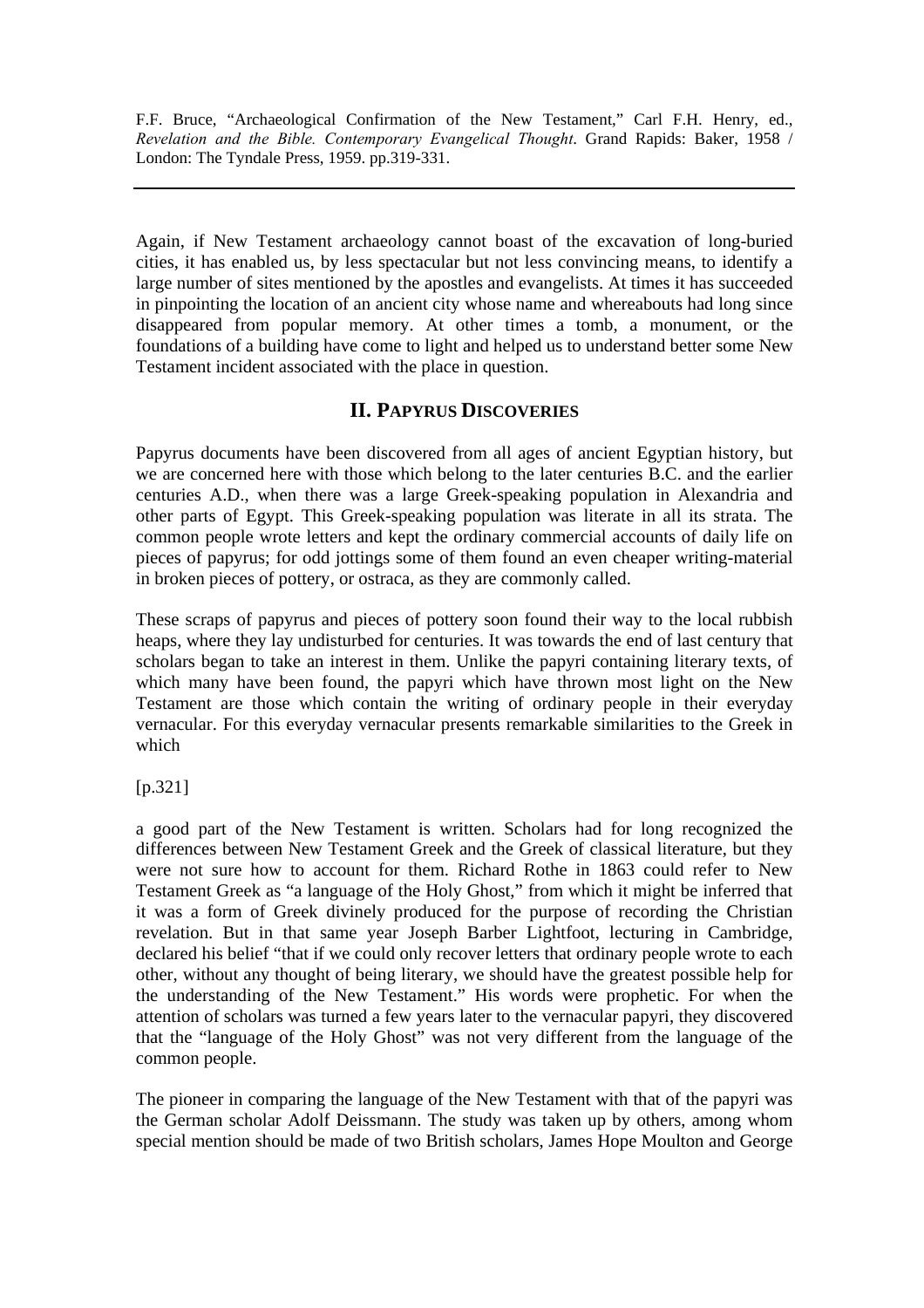Milligan, who between them produced a monumental work, *The Vocabulary of the New Testament illustrated from the Papyri and other Non-literary Sources* (Edinburgh, 1914- 30), in which the results of this comparative study were made accessible to the student.

There was at first a natural tendency to go too far in assuming that the language of the New Testament could be entirely explained in terms of the new discoveries. The New Testament idiom is indeed vernacular when it deals with everyday affairs, although much of it (as we might expect) has a Semitic flavor not found in the Egyptian papyri. But there is also a large literary element in the New Testament for which we must seek parallels in the later Greek authors; while in order to understand what we may call the theological vocabulary of the New Testament, we must pay special attention to the Septuagint, the Greek version of the Old Testament which was made in Alexandria in the closing centuries before Christ.

Great excitement was aroused towards the end of last century by the discovery of two papyrus fragments at Oxyrhynchus in Egypt, containing a number of isolated sayings of Jesus, each introduced by the words, "Jesus said." Some of these were similar to sayings of Jesus preserved in our Gospels; others had no known parallels. One of the most striking was the frequently quoted one: "Jesus said: Wherever there are two, they are not without God, and wherever there is one alone, I say, I am with him. Raise the stone, and there thou shalt find me; cleave the wood, and there am I." The fragments belong to about A.D. 140.

The substance, though not the diction, of these sayings has affinities with the teaching of Jesus in St. John's Gospel. One of the Oxyrhynchus sayings was previously known from a reference by Clement of Alexandria (c. A.D. 180), who quotes it as coming from *The Gospel according to the Hebrews*, a

[p.322]

work which was current in Egypt in the early Christian centuries. This saying has now been identified afresh in the recently discovered Coptic version of the *Gospel of Thomas*. This work (which is quite different from the apocryphal Gospel of Thomas hitherto known) is a comprehensive collection of sayings of Jesus of the same character as those found on the Oxyrhynchus papyri, and the first saying in the collection is the one quoted by Clement: "Whosoever listens to these words shall never taste death. Let not him who seeks cease until he finds, and when he finds he shall be astonished; astonished he shall attain the kingdom and when he attains it he shall rest...."

The authenticity of these uncanonical sayings attributed to Jesus must, of course, be carefully assessed. Several of them are clearly the product of Gnostic reconstruction of the original Christian message; others are the fruitage of pious but undisciplined imagination. In *Unknown Sayings of Jesus* (London, 1957), Joachim Jeremias isolates 21 sayings unrecorded in the Gospels which in his judgment have a specially high claim to authenticity, and considers their significance in detail. Such a study does not indeed confirm the New Testament record, but plainly any sayings which may reasonably be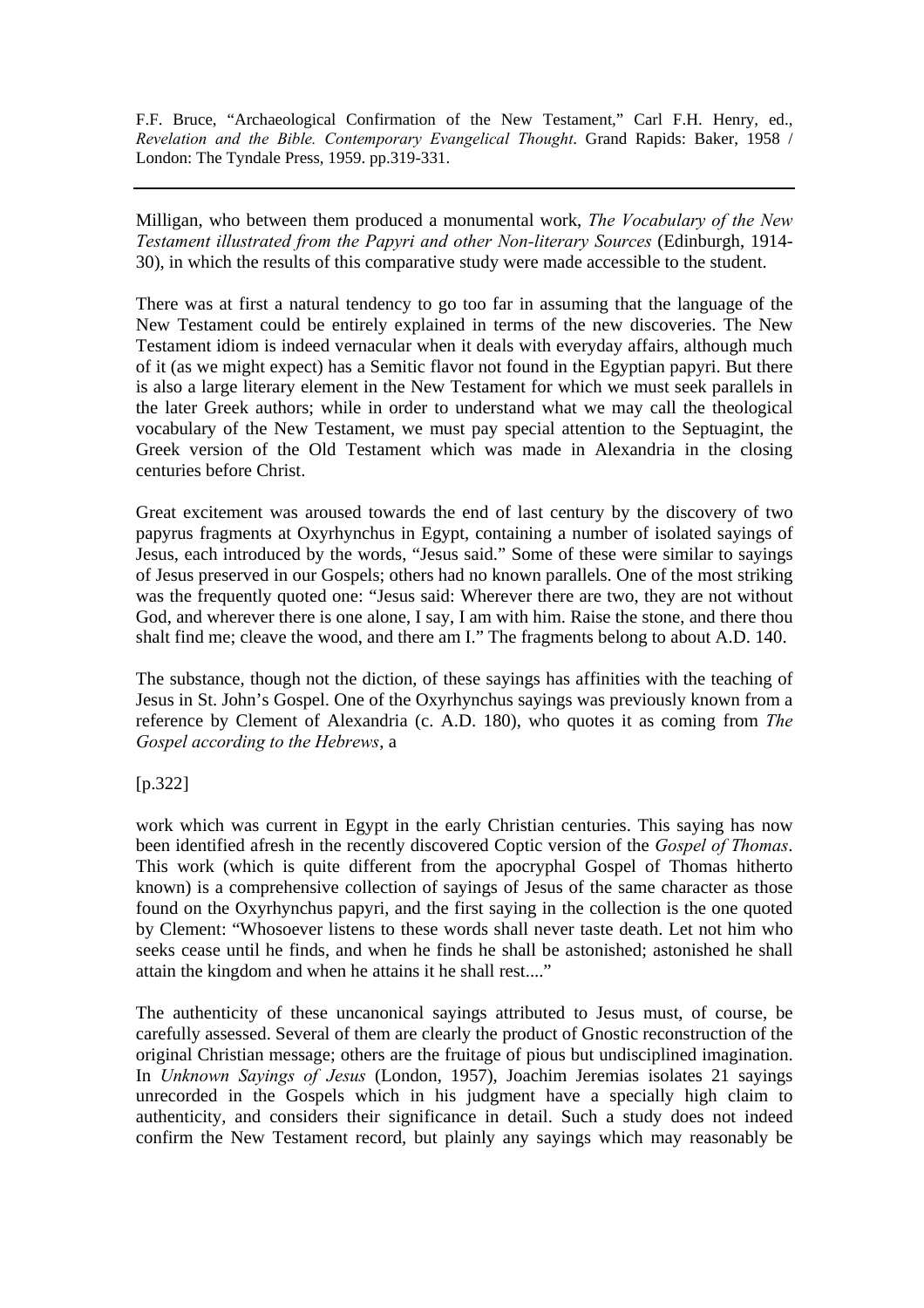traced back to Jesus deserve to be considered by every Christian with great interest and attention.

Along with the Gospel of Thomas just mentioned there was found about 1945 a whole library of Gnostic literature—at Nag Hammadi on the west bank of the Nile (the ancient Chenoboskion). This library consists of 13 papyrus codices, comprising 48 Gnostic treatises, mostly translated from Greek into Coptic. While the codices themselves belong to the third and fourth centuries A.D., the Greek originals were composed a century or two earlier. One of these treatises, *and that a most important one, has been published thus far—the Valentinian Gospel* of Truth, which was composed about the middle of the second century and is mentioned by Irenaeus a few decades later (*Against Heresies* iii. x 1.9). Such works do not help us to understand the New Testament better, but they do indicate how the New Testament was understood in some very significant and influential circles in the early days of Christianity.

What was believed to be a previously unknown Gospel was discovered among Egyptian papyri purchased from a dealer in 1934 and promptly published in *Fragments of an Unknown Gospel and other Early Christian Papyri,* by H. I. Bell and T. C. Skeat (London, 1935). The fragments of the "unknown Gospel" (Egerton Papyrus 2), dated on palaeographical grounds around A.D. 150, appear actually to have belonged to a manual designed to teach people the Gospel stories. This manual drew upon all four of our canonical Gospels, and thus makes its contribution to the evidence that the fourfold Gospel was generally accepted in the Church at the middle of the second century.

In 1931 news was published of the discovery of a collection of papyrus texts of the Greek Scriptures which have come to be known as the "Chester

[p.323]

Beatty Biblical Papyri." This collection evidently formed the Bible of some outlying church in Egypt; it comprises eleven fragmentary codices, three of which in their complete state contained most of the New Testament. One contained the Gospels and Acts, another Paul's nine letters to churches and the Epistle to the Hebrews, and a third the Revelation. All three were written in the third century; the Pauline codex, the oldest of the three, was written at the beginning of that century. Even in their present mutilated state, these papyri bear most important testimony to the early textual history of the New Testament; they have provided most valuable evidence for the identification of the "Caesarean" text-type.

The oldest known fragment of any part of the New Testament is a scrap from a codex of St. John's Gospel, to be dated in the first half of the second century, and therefore probably less than fifty years later than the actual composition of that Gospel. One side exhibits John 18:31-33, the other side verses 37 and 38 of the same chapter. It was included in a miscellaneous lot of Egyptian papyri bought for the John Rylands Library in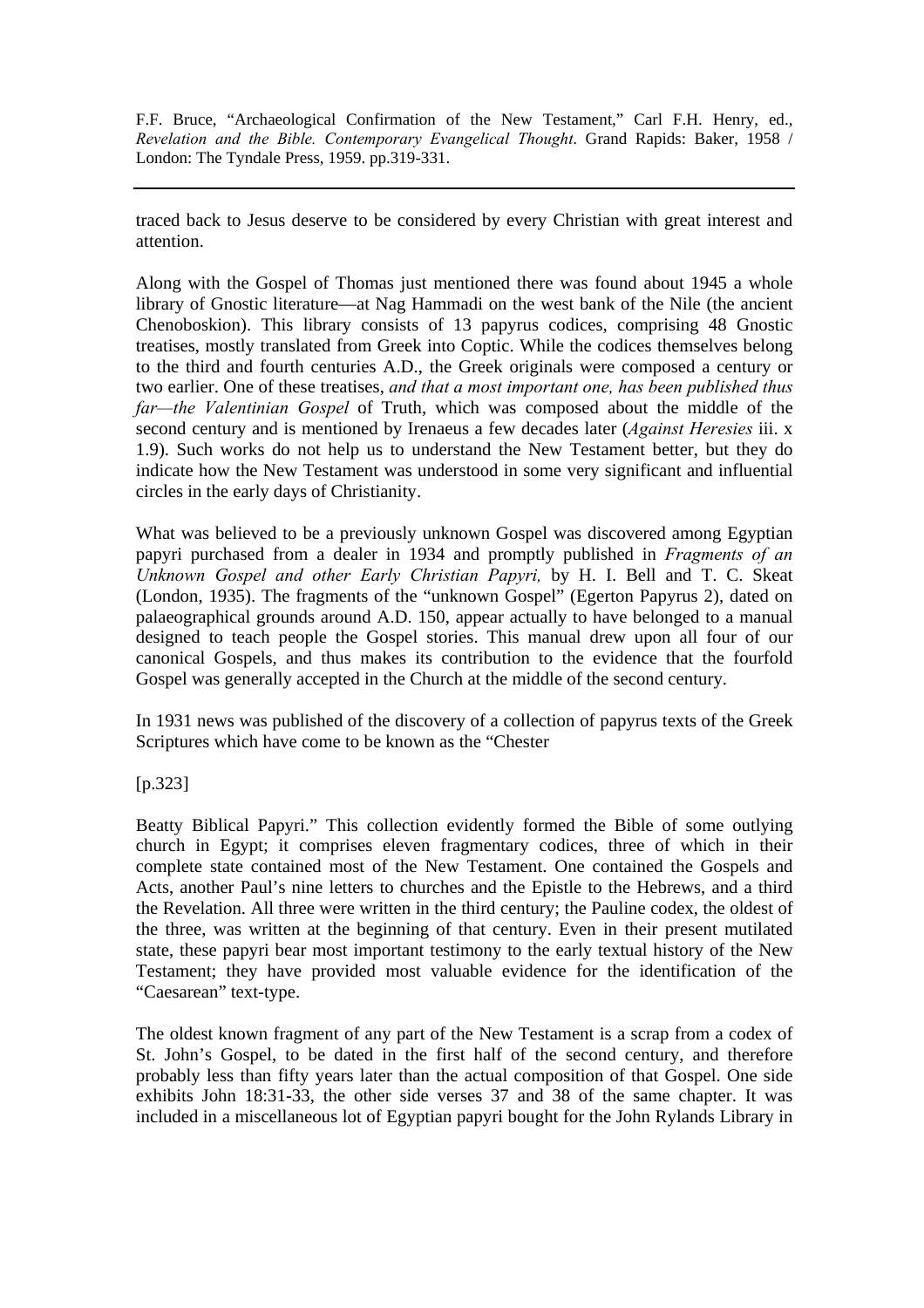Manchester in 1920, and was published in *An Unpublished Fragment of the Fourth Gospel in the John Rylands Library*, edited by C. H. Roberts (Manchester, 1935).

More recently another papyrus text of St. John's Gospel has been discovered and published, later in date than the Rylands fragment (for it belongs to the end of the second century) but much more comprehensive (for it preserves most of John 1-14, while fragments of the following Chapters have also been identified). This text has been published by V. Martin in *Papyrus Bodmer Évangile de Jean*, Chap. 1-14 (Bibliotheca Bodmeriana, 1956), Chap. 15-21 (1958). For two-thirds of this Gospel it adds to our knowledge of the text current in Egypt a century and a half before the date of the great vellum uncials, Vaticanus and Sinaiticus.

When archaeology provides us with the material for tracing the text of the New Testament farther back and establishing it on a firmer basis, it renders an inestimable service to Biblical studies.

But it happens from time to time that papyrus texts which have no direct relation to the New Testament help nonetheless in its interpretation. Thus, the statement in Luke 2:3, that in pursuance of the imperial census-decree which preceded our Lord's birth, "all went to be enrolled, each to his own city," is illustrated by a papyrus in the British Museum, recording an edict of A.D. 104 in which the Roman prefect of Egypt gives notice: "The enrollment by household being at hand, it is necessary to notify all who for any cause whatsoever are outside their own administrative districts that they must return to their own homes, in order both to carry out the customary procedure of enrollment and to continue steadfastly in the agriculture which belongs to them."

One final and problematical papyrus document must be mentioned: a letter written by the Emperor Claudius in A.D. 41 to the people of Alexandria in Egypt, and now preserved in the British Museum. There had

 $[n.324]$ 

been serious outbursts of violence between the Greek and Jewish communities in Alexandria; Claudius bids them keep the peace and exercise mutual tolerance. Then, addressing himself to the Jewish community, he goes on: "Do not introduce or invite Jews who sail down to Alexandria from Syria or Egypt, thus compelling me to conceive the greater suspicion, or else I will certainly take vengeance on them as fomenting a general plague for the whole world." The language used here reminds us of similar language provoked in official quarters by the spread of the Christian movement, and it may be that the introduction of Christianity into the Jewish community of Alexandria was leading to riots of the same kind as broke out in Rome some years later—"at the instigation of Chrestus," says Suetonius—when "Claudius commanded all the Jews to leave Rome" (Acts 18:2). Was Apollos forced to leave Alexandria for much the same reason as forced his friends Priscilla and Aquila to leave Rome? It may be so; we wish the evidence were more explicit.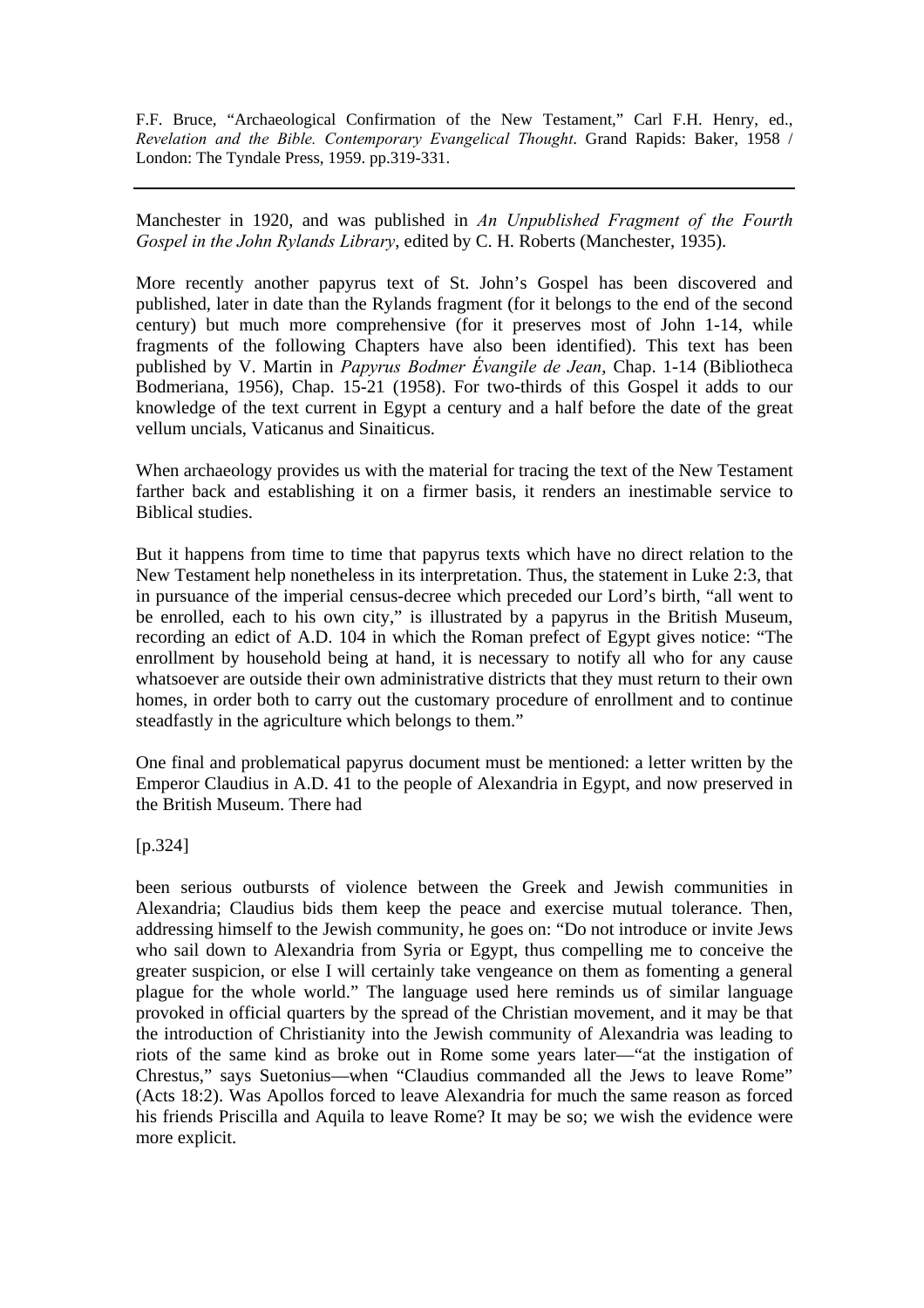### **III. INSCRIPTIONS**

Another enigmatic decree of Claudius has been preserved, not on papyrus but on stone. A slab of white marble in the Louvre, coming originally from Nazareth (so far as can be ascertained), records an edict of a Roman emperor ordaining, on pain of death, "that graves and tombs remain undisturbed in perpetuity for those who have made them for the cult of their ancestors or children or members of their family." The character of the Greek script and a consideration of historical circumstances point to Claudius as the emperor in question. It is suggested by some scholars that, concerned about the "general plague" which was infecting Alexandria and Rome, and indeed the whole world, Claudius (who was in any case a man of antiquarian interests) investigated the history of the trouble and found that it went back to one Jesus of Nazareth who was crucified, and whose body was shortly afterwards found to be missing from the tomb in which it had been laid. Again, we must suspend final judgment until more evidence comes to light.

There is no such enigma about another edict of Claudius, inscribed on limestone at Delphi in Central Greece. This edict is to be dated during the first seven months of A.D. 52, and mentions Gallio as being proconsul of Achaia. We know from other sources that Gallio's proconsulship lasted only for a year, and since proconsuls entered on their term of office on July 1, the inference is that Gallio entered on his proconsulship on that date in A.D. 51. But Gallio's proconsulship of Achaia overlapped Paul's year and a half of ministry in Corinth (Acts 18:11 ff.), so that Claudius's inscription provides us with a fixed point for reconstructing the chronology of Paul's career.

A fragmentary door-inscription in Greek from Corinth, belonging to this general period, appears to have read when complete "Synagogue of the

[p.325]

Hebrews"; conceivably it belonged to the synagogue in which Paul "reasoned every sabbath" (Acts 18:4) after his arrival in that city, until his presence was no longer tolerated there and he moved to the house of Justus next door. In the course of excavations in Corinth in 1929, a pavement was uncovered which bore the inscription in Latin: "Erastus, procurator for public buildings, laid this pavement at his own expense." The pavement evidently existed in the first century A.D., and we wonder if it was laid by Paul's friend Erastus, city treasurer of Corinth, whom he mentions in Romans 16:23. Yet another Corinthian inscription refers to the "meat market" (Gk. *makellon*), mentioned by Paul in I Corinthians 10:25.

Our reference to Gallio reminds us how frequently Luke, in his Gospel and Acts, has occasion to mention men who occupied official positions in various parts of the Roman Empire. The student of Roman history is aware of the bewildering variety in the titles held by these men, and he cannot fail to be struck by the confident accuracy with which Luke uses them. He tells us, for example, that Paul's opponents in Thessalonica laid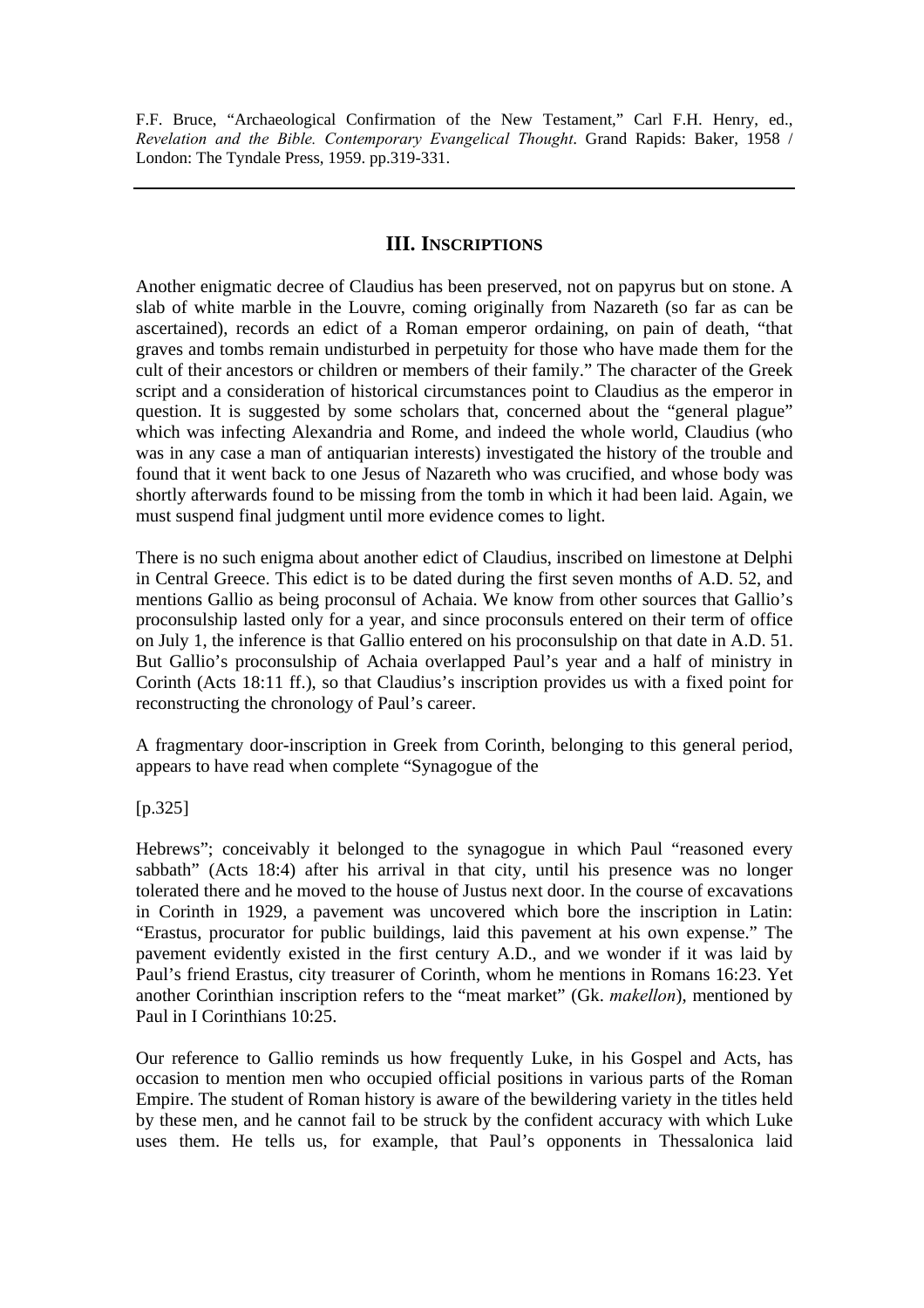information against him and his friends before the *politarchs*, for thus he denotes the civic authorities (Acts 17:6). This term *politarchs* is not found in any classical author, but it is found in some nineteen inscriptions, ranging from the second century B.C. to the third century A.D., as a title of magistrates in Macedonian cities. In five of these inscriptions Thessalonica is the Macedonian city in question; it had five *politarchs* at the beginning of the first century A.D., and six in the middle of the following century.

Another example is the designation which Luke gives to Publius, the chief man in Malta. He calls him literally "the first man of the island" (Acts 28:7), and inscriptions have been found in both Greek and Latin which show that "first man" (Gk. *protos*, Lat. *Primus*) was indeed his proper title.

Luke's narrative of the riot in Ephesus (Acts 59:23 ff.) represents the ecclesia or civic assembly of that place as meeting in the theatre. That it did in fact meet there is shown by an inscription in Greek and Latin, found in the Ephesian theatre, which records that a Roman official, Vibius Salutaris, presented a silver image of Artemis ("Diana" of KJV and ASV) and other statues "to be set up in the theatre during a full session of the ecclesia." The mention of the silver image of Artemis reminds us of the leading part played in the riot by Demetrius, president of the guild of silversmiths, which boasted Artemis as its patron goddess. The great open-air theatre of Ephesus, when excavated, proved to have room for about 25,000 people.

In Acts 14:11 we are told that, when Paul and Barnabas visited Lystra in Asia Minor during their first missionary journey, and healed a lame man, the local inhabitants shouted in their Lycaonian vernacular: "The gods have come down to us in the likeness of men!" They identified the apostles with two deities, calling Barnabas Zeus (KJV and ASV "Jupiter") and Paul Hermes (KJV and ASV "Mercurius" or "Mercury"), "because he was the chief speaker." These two gods had a traditional association with that part

[p.326]

of Asia Minor. The Roman poet Ovid, for example, relates how they once came to that district incognito, and found no hospitality except in the hut of an aged and impoverished couple, Philemon and Baucis. More precise evidence came to light in 1910, however, when W. M. Calder found near Lystra an inscription recording the dedication to Zeus of a statue of Hermes, along with a sundial, by men with Lycaonian names. Sixteen years later Calder and W. H. Buckler found in the same vicinity a stone altar dedicated to the "Hearer of Prayer" (presumably Zeus) and Hermes.

The city of Derbe is closely associated with Lystra in the narrative of Acts, but its site was unknown until 1956. In that year Michael Ballance discovered a dedicatory inscription set up by the council and people of Derbe in A.D. 157. The inscription was found at the mound of Kerti Hüyük (some thirteen miles N.N.E. of Laranda) in circumstances which make it practically certain that Kerti Hüyük is the ancient Derbe. Previous tentative identifications had been made several miles to the west of that, on the supposition that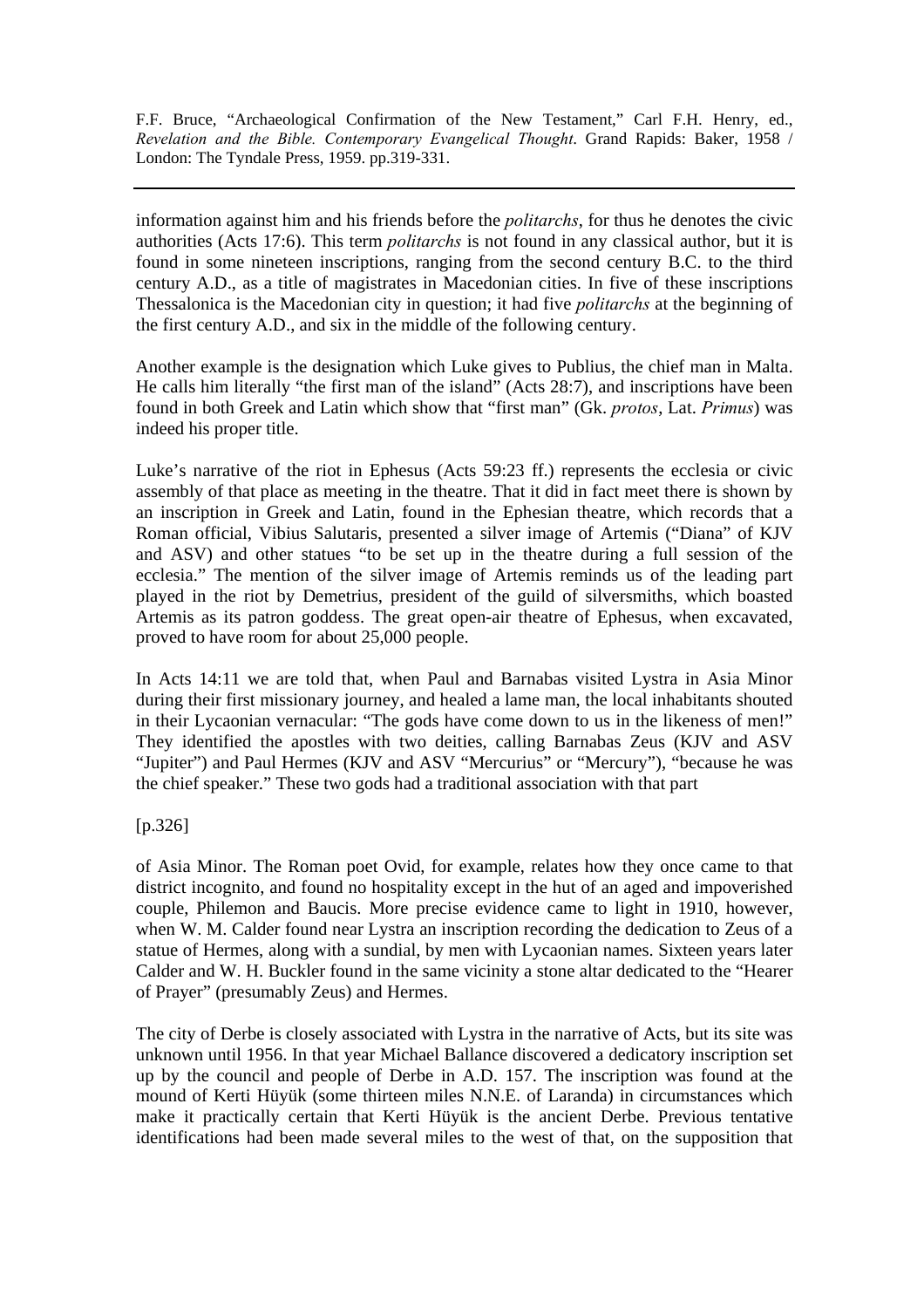Acts 14:20 implies that Paul reached Derbe from Lystra in one day. It is now clear that the end of this verse should be translated: "on the next day he set out with Barnabas for Derbe." Mr. Ballance gives an account of his discovery in *Anatolian Studies* 7 (1957, pp. 147 ff.).

On Paul's last visit to Jerusalem, a riot broke out because it was rumored that he had taken a Gentile into the temple with him (Acts 21:28). Gentiles were forbidden on pain of death to penetrate beyond the outer court of the Jerusalem temple; notices in Greek and Latin were posted at intervals on the barrier surrounding the inner courts which warned Gentiles of the penalty for such sacrilegious trespass. Two of these inscriptions have been found, both in Greek—one in 1871 by Charles Clermont-Ganneau, and another one, in a more fragmentary condition, in 1935. The inscriptions read: "No foreigner may enter within the barrier which surrounds the temple and enclosure. Anyone who is caught doing so will be personally responsible for his ensuing death."

The writings of Luke lend themselves to this sort of illustration more than other parts of the New Testament because Luke, more than any other New Testament writer, relates his narrative to the context of contemporary events. It is unnecessary to remind readers at this time of day how thoroughly Luke's accuracy in detail has been vindicated when tested by evidence of this kind. The early researches of the late Sir William Ramsay made valuable pioneer contributions to the establishment of Luke's credit as a serious historian, although in his later writings there was an unfortunate tendency for the popular apologist to swamp the scientific archaeologist. Much useful information is presented by Henry J. Cadbury in *The Book of Acts in History* (New York, 1955), a volume whose worth is all the greater because Dr. Cadbury disclaims any apologetic motive.

Even where Luke has been suspected of nodding, he has a habit of being

#### [p.327]

vindicated in due course by some new item of evidence. For example, his reference in Luke 3:1 to "Lysanias the tetrarch of Abilene" at the time when John the Baptist began his ministry (A.D. 27) has been regarded as a mistake because the only ruler of that name in those parts known from ancient historians was King Lysanias whom Antony executed at Cleopatra's instigation in 36 B.C. But a Greek inscription from Abila (18 miles W.N.W. of Damascus), from which the territory of Abilene is named, records a dedication by one Nymphaeus, "freedman of Lysanias the tetrarch," between A.D. 14 and 29, around the very time indicated by Luke.

Much study has been devoted to the statement in Luke 2:2 about the imperial Census which was first held "when Quirinius was governor of Syria." We know that Quirinius was governor of Syria from A.D. 6 onwards, but the census referred to in Luke 2:1 ff. must have been held before the death of Herod the Great in 4 B.C. It is widely admitted that such a census may have taken place in Herod's reign, may have formed part of an empire-wide enrollment, and may have involved registration at one's original home (cf.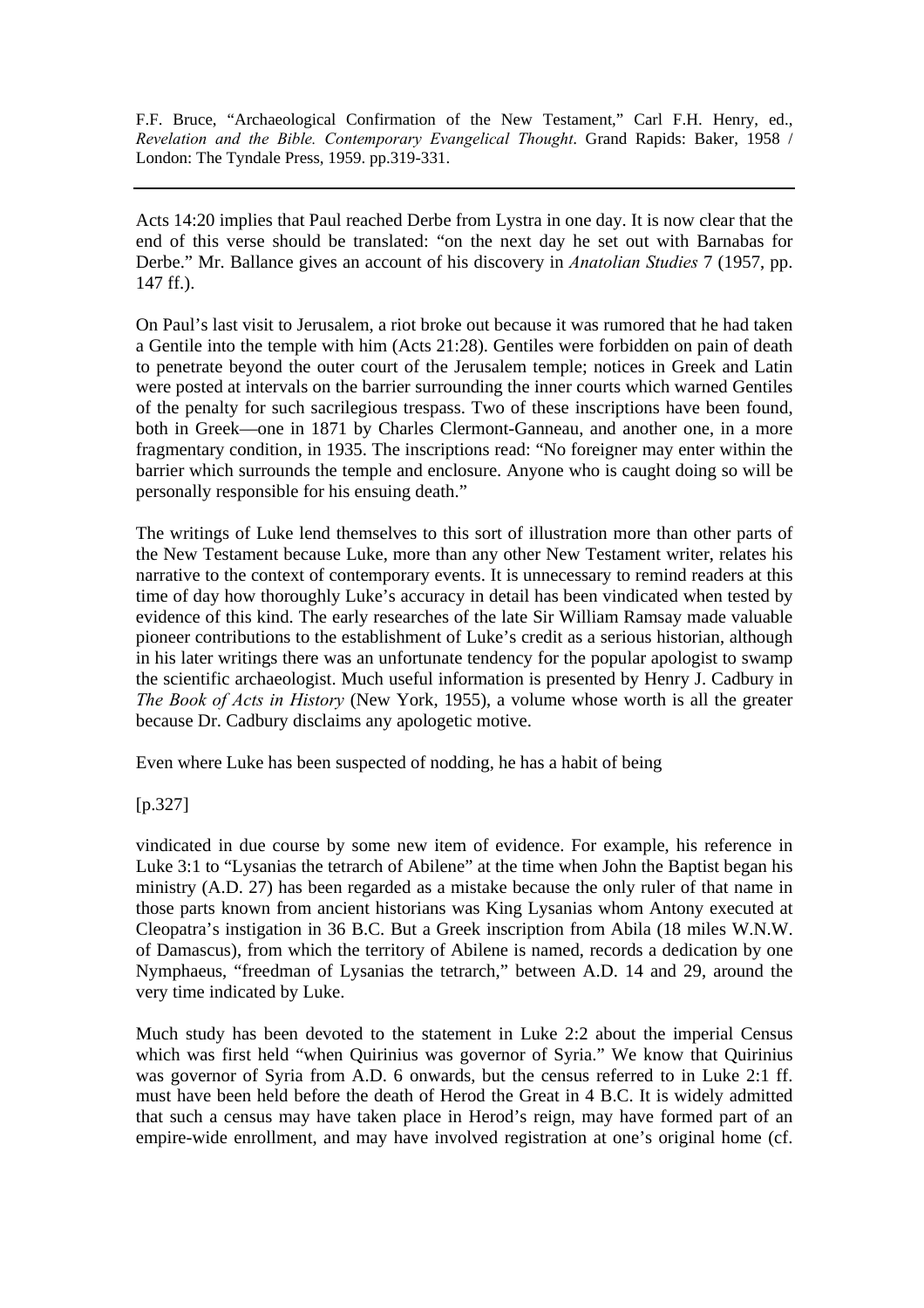the papyrus mentioned on p. 323). It has been argued also that Quirinius was governor of Syria for the second time in A.D. 6, and that the census of Luke 2:1 ff. took place during an earlier governorship of his. It is, however, very difficult to fit such an earlier governorship into what we know of the history of the province of Syria in the last decade B.C., and the Latin inscription (on the *Lapis Tiburtinus*) which has usually been invoked as evidence that Quirinius was governor of Syria twice proves only that he twice governed a province as imperial legate; it does not prove that his earlier governorship was exercised in Syria, as his later governorship certainly was. It is more generally accepted nowadays that his earlier governorship was exercised in Galatia. In that case it may be best to follow those commentators who, following a hint in Tertullian, read "Saturninus" instead of "Quirinius" in Luke 2:2. Sentius Saturninus was governor of Syria in 8-6 B.C.

While inscriptional evidence illustrates the accuracy of Luke in details, more impressive—and in fact more important—is the sure confidence with which he can convey the right atmosphere and local color of one place after another with a minimum of descriptive words. Here is an author who can see the places and events which he portrays, and can enable his readers to see them too.

# **IV. OSSUARIES**

In 1945 the late Eleazar L. Sukenik discovered two ossuaries—receptacles for bones—in the vicinity of the Jerusalem suburb of Talpioth exhibiting graffiti which he claimed to be "the earliest records of Christianity." The burial Chamber in which the ossuaries were found was in use during the years preceding A.D. 5o. The two graffiti, scratched in charcoal in Greek

[p.328]

letters, read *Iesous iou* and *Iesous aloth*. Sukenik suggested, with a considerable measure of plausibility, that both inscriptions referred to Jesus; he supported this argument by the presence of four crosses on the second ossuary, but their significance is much more problematical. But while Sukenik supposed that the inscriptions expressed a lament over the crucifixion of Jesus, it is more probable that the first is a prayer to Jesus for help, and the second a prayer to Jesus that the person whose bones are contained within may rise from the dead. (Sukenik was caused considerable embarrassment at times by those who misunderstood him to mean that he had found Jesus' own ossuary—which, of course, he never suggested.) It is possible, then, that here we have relics from the Christian community in Jerusalem during the first twenty years of its existence. (See B. Gustafsson, "The Oldest Graffiti in the History of the Church," *New Testament Studies* 3, 1956-7, pp. 65 ff.)

In 1923 an ossuary of the same period was found in the Yemenite quarter near Bezalel in Jerusalem, bearing the name Sapphira in Hebrew and Greek letters. Joseph Klausner proposes to identify this Sapphira with the wife of Ananias in Acts 5:1 (*From Jesus to Paul*, London, 1944, pp. 289 f.), but we cannot be sure of the identification.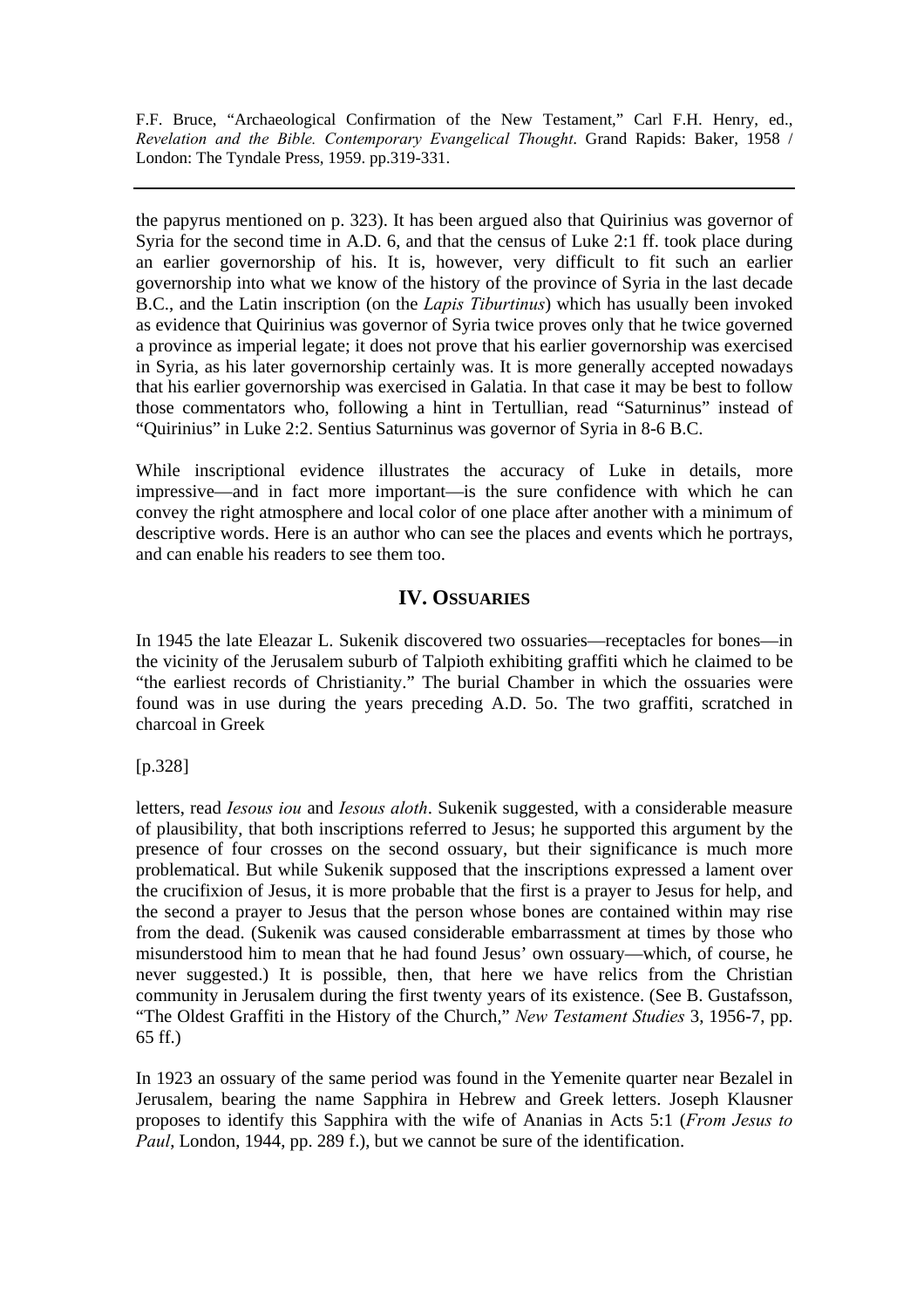## **V. COINS**

The coin record of New Testament times is a fascinating study, not only for general illustrative interest, but also because Roman coinage supplies an outline of the successive phases of imperial policy towards the Jews for the two centuries between 63 B.C. and A.D. 135, while the legends on the coins struck by the emperors to mark special occasions express those hopes of abiding peace which the emperors might promise but which Christians found to be realized in Christ (cf. Ethelbert Stauffer, *Christ and the Caesars*, London, 1955, *passim*).

Occasionally the coin record, or its absence, throws light on a point of New Testament history. For example, the reference in II Corinthians 11:32 to the ethnarch of King Aretas who guarded the gate of Damascus to seize Paul has been correlated with the fact that, while coins of Damascus have been found with the insignia of the Emperors Tiberius and Nero, none have been found thus far with the insignia of Gaius and Claudius, who between them ruled from A.D. 37 to 54. Should we infer from this that during Paul's residence at Damascus that city was not within the imperial frontier but directly governed by the Nabataean king? We cannot be certain; the argument from silence is always liable to be reversed.

Again, a crucial question in the chronology of Paul's Career is the date of Felix's replacement by Festus as procurator of Judaea (Acts 24:27). The fact that a new Judaean coinage begins in Nero's fifth year, before October of the year 59, may point to the beginning of the new procuratorship; A.D. 59 is a date probable on other grounds for the arrival of Festus.

[p.329]

# **VI. THE QUMRAN TEXTS AND THE NEW TESTAMENT**

The "Dead Sea Scrolls" found at Qumran have introduced us to the literature of a Jewish community which flourished between 100 B.C. and A.D. 68 and resembled the primitive Church in these respects: it regarded itself as the true remnant of Israel, supported this claim by a distinctive exegesis of the Old Testament writings, and interpreted its divine vocation in strongly eschatological terms. A comparative study of two contemporary movements of this character is bound to throw fresh light on both, quite apart from the possibility of establishing direct contact between them. Thus far the most promising attempts to establish direct contact have centered around the person and ministry of John the Baptist, although nothing in the way of real proof has yet been forthcoming. Alongside the resemblances, we must take account of the differences between the two communities, the chief of these being that, whereas the Qumran sect expected the Messiah (or Messiahs) to come, the primitive Church maintained that he had come—in the person of Jesus of Nazareth.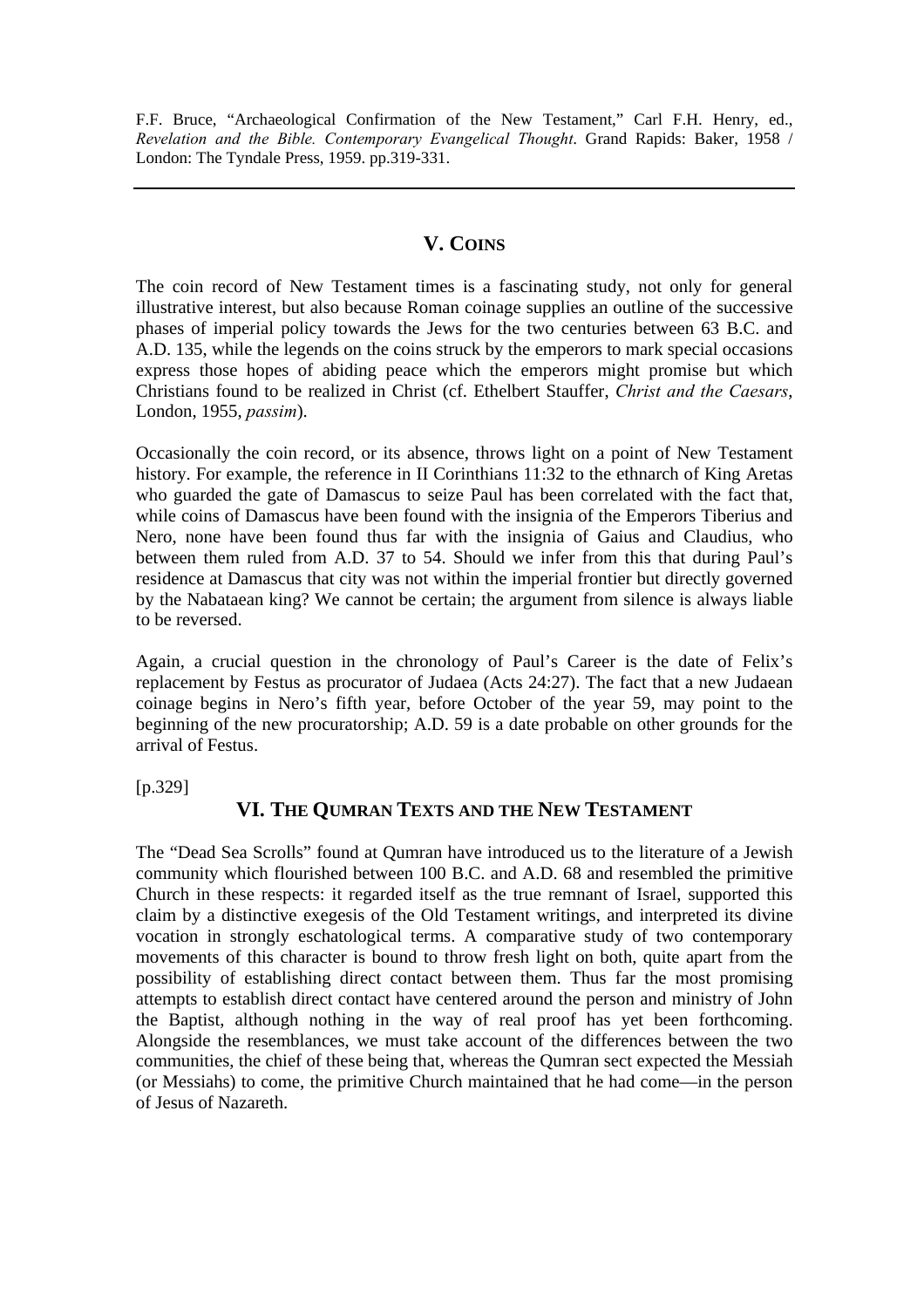These documents have at least provided us with a new background for New Testament study, and certain phases of New Testament study have already taken on a new appearance against this background. The Johannine literature and the Epistle to the Hebrews in particular may be illuminated in important respects by this discovery. It is impossible to enter into details within the scope of this chapter, but reference may be made to the symposium *The Scrolls and the New Testament*, edited by Krister Stendahl (New York, 1957), although at this stage it can be looked upon as no more than an interim report.

#### **VII. SACRED SITES**

The identification of "sacred sites" is an important and fascinating branch of New Testament archaeology. But, while we can usually be sure of the general location of the places where Christ and the apostles lived and worked, it is rarely possible to fix the scenes of some of the great New Testament events within a matter, of square yards. Tradition goes quite far back, but seldom far enough. The destruction of Jerusalem in A.D. 70, and the foundation of a new pagan city on the site in A.D. 135, make it particularly difficult to identify the places in Jerusalem mentioned in the Gospels and Acts. The temple area, of course, is certain. The place called Gabbatha, the Pavement (Greek *lithostrōton*), in John t9:13 has been identified with the court of the fortress of Antonia, a Roman pavement of nearly 3,000 square yards. The pool of Bethesda (John 5:2) can be identified with a fair measure of certainty in the northeast quarter of the old city (the area called Bezetha, or "New Town," in the first century A.D.), where traces of it were discovered in the course of excavations near the Church of St. Anne in 1888.

#### [p.330]

The fourth Evangelist knew Jerusalem as it stood before A.D. 70. The pool of Siloam (John 9:11) still stands south of the temple area as it did when Jesus sent the blind man to wash there.

The most important of Jerusalem's sacred sites, the place where Christ was crucified and buried (John 19:41), cannot be located with absolute certainty. The traditional site, covered by the Church of the Holy Sepulchre, was pointed out to Constantine in 327; but there is some doubt whether it actually lay outside the "second wall" of Jerusalem, as Golgotha must have done. A good popular examination of the problem is provided by Anché Parrot in *Golgotha and the Church of the Holy Sepulchre* (London, 1957). But, interesting as the problem must be to every Christian, it is not of the first importance; wherever our Lord's sepulchre is to be located, "he is not here, for he has risen."

Among other Palestinian sites mentioned in the Gospel record none is more certain than Jacob's well, near Balatah (the ancient Shechem). The third-century synagogue at Capernaum is visible; it was possibly built on the same site as the synagogue where Jesus did the mighty works recorded in Mark 1:21 ff.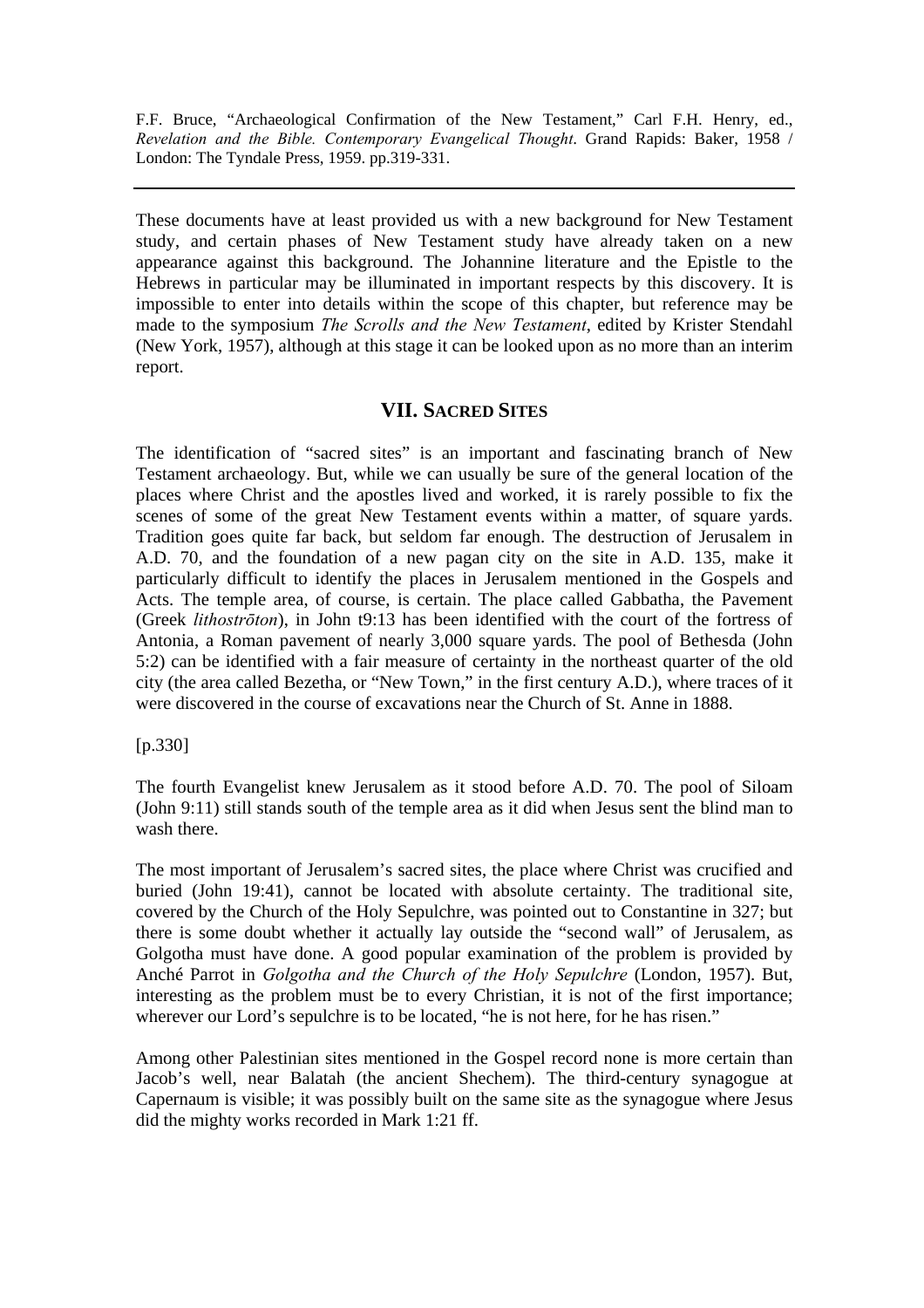Rome, unlike Jerusalem, has preserved its Christian tradition unbroken from the first century. Its early Christian cemeteries, however, belong to a later period than the New Testament narrative. Towards the end of the second century the presbyter Gaius claimed that he could point out at Rome the "trophies" (i.e. burial-places) of the apostles Peter and Paul on the Vatican hill and the Ostian road respectively. Within recent years the monument which he described as the "trophy" of Peter has almost certainly been found in the course of excavations beneath St. Peter's; it appears to go back to the time of Marcus Aurelius (161-180). A full account is given by Jocelyn Toynbee and J. Ward Perkins in *The Shrine of St. Peter and the Vatican Excavations* (London, 1956). It is only to be expected that the places where the apostles were executed and buried should be remembered by the Roman Christians a century later.

Another early visitor to Rome was Simon Magus (cf. Acts 8:9 ff.); he is said to have founded a heretical sect there and opposed the apostles. Justin Martyr, who lived in Rome in the middle of the second century, tells us that this sect, the Simonians, paid divine honors to Simon and had erected a statue to his memory with the inscription Simoni deo sancto ("To Simon the holy god") . Possibly Simon did receive divine honors, but the story of the inscription is evidently a mistake, based on a misreading of an old Roman dedication *Semoni Sanco deo fidio* ("To Semo Sancus the god of oaths"). The Simonians may have regarded this inscription as providentially applicable to Simon, and used it in their worship.

#### **VIII. THE NATURE OF ARCHAEOLOGICAL CONFIRMATION**

Generally speaking, "confirmation" is not the best word to use of the bear-

[p.331]

ing of archaeology on the New Testament. In fact, in both Testaments it is better to regard archaeology as illustrative than as confirmatory. In places (say) where Luke has been suspected of inaccuracy, and his accuracy has been vindicated by some inscriptional evidence, it may be legitimate to say that archaeology has confirmed the New Testament record. But for the most part the service which archaeology has rendered to New Testament studies is the filling in of the contemporary background, against which we can read the record with enhanced comprehension and appreciation. And this background is a first-century background. The New Testament narrative just will not fit into a second century background.

But when we talk of background, or even when we think of the exact confirmation of historical details, we have not touched the heart of the New Testament message. To the New Testament writers, as to Christians of today, the heart of the message is the Son of God, incarnate in the Man Christ Jesus, the Saviour of the world. Archaeology may illuminate the historical context in which he was manifested in flesh, but how could it confirm the claim that life and salvation are available as God's free gift to those who believe in him? It may throw greater light than we possess thus far on the place where he